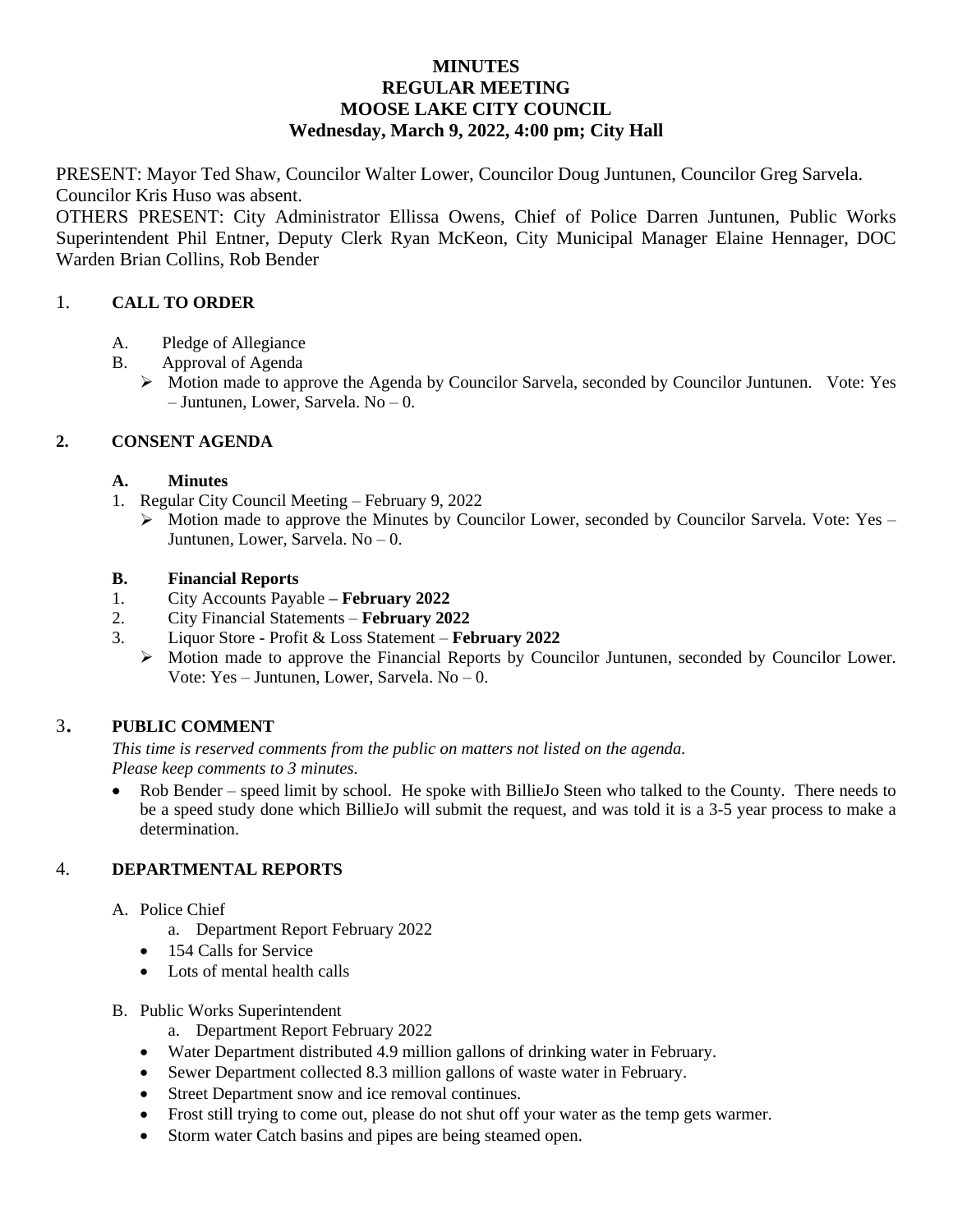- C. Technology/Library Report
	- Met with Rory and in the process of gathering some quotes and asking questions to determine what is needed to be functional and providing broadcast for these meetings, etc., for the City.
	- Library working on scheduling summer programming.
- D. Municipal Liquor Store Report
	- a. Back Bar Cooler Quotes
	- Ouotes received for the coolers. Elaine suggests going with AireServe. Next week is a Liquor Committee meeting and the quotes will be gone over at that meeting.
	- $\triangleright$  Motion made to approve the AireServe quote contingent on the Liquor Committee Meeting next week by Councilor Sarvela, seconded by Councilor Juntunen. Vote: Yes – Juntunen, Lower, Sarvela. No – 0.

### E. City Engineer

- a. Monthly Update- Meeting Minutes
- Topics will be discussed as the meeting progresses.
- F. Chamber of Commerce Updates
	- a. Monthly Update
	- Meeting held today. The Chamber rescheduled their annual dinner for May 14, 2022 from 5-8 p.m. Looking to bring in a speaker.
	- Working on organizational processes, polices and documents.
	- $\bullet$  Welcoming ideas for 4<sup>th</sup> of July themes.
	- Starting a new program in lieu of the Business Expo to provide more value to their members. More information to come.

### 5. **PREVIOUSLY DISCUSSED BUSINESS**

A. City of Moose Lake Ordinance No. 166 Certificate of Inflow & Infiltration (I&I) Compliance

- Third reading of this Ordinance. There has been no public comment per Administrator Owens. Councilor Juntunen expects some negative feedback from those that this will impact the most.
- An extra step will be taken to broadcast this Ordinance one more time at the next month's City Council meeting as well as putting the Ordinance on the City's website, Facebook page and possibly adding an insert in the next water bills.
- B. City of Moose Lake Ordinance No. 167 Tobacco Ordinance
	- Third reading of this Ordinance.
	- $\triangleright$  Motion made to pass Ordinance No. 167 by Councilor Juntunen, seconded by Councilor Sarvela. Vote: Yes – Juntunen, Lower, Sarvela. No – 0.
- C. Safety Committee Update
	- Administrator Owens and Superintendent Phil Enter will be meeting with League of MN Cities. Another update will be presented in April.

### 6. **NEW BUSINESS**

- A. 4<sup>th</sup> Street Reconstruct Project 90% Design Update
	- a. Cost Estimate
	- b. Tree Selection
	- c. Lighting
	- Monthly Engineer meeting was held. 1.1 million is current total cost estimate. Things are going well and on track. The 10% contingency would account for increased cost of inflation, supplies, etc., but are building it in just in case.
	- Tree selection options provided. Line item accounts for 15 trees at \$500. City Gardeners recommendation was to stager the Autumn Blaze Maple or Fall Fiesta Maple with Greenspire Linden or Hackberry as a staggered approach. Consensus given on these 4 trees.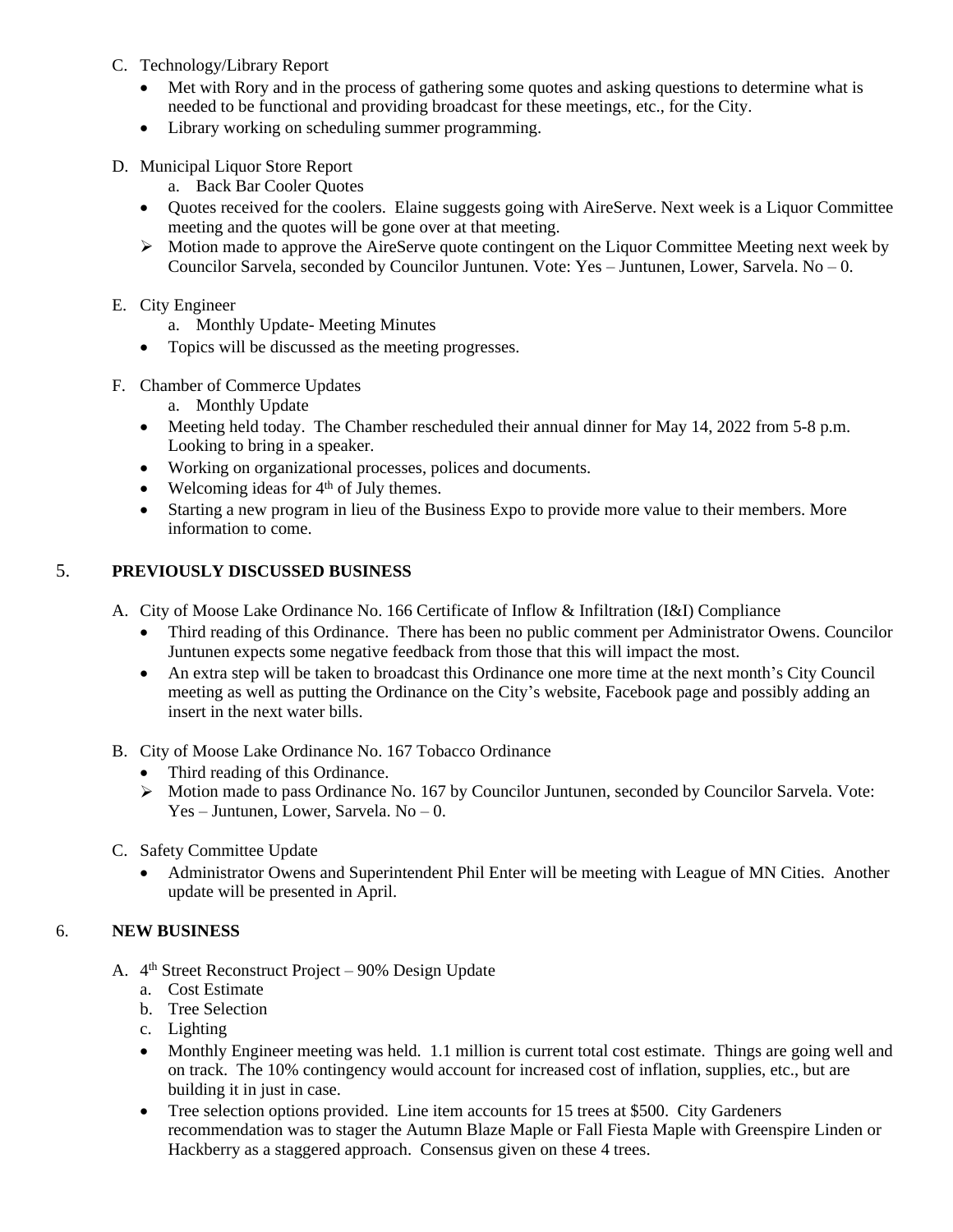- Lighting the City will replace the existing light poles, corner of Cedar and Birch and Douglas stays as is as it is the end of the commercial district. Looking at replacing two light poles. Engineer's current recommendation was presented.
- Traffic Control map options are being discussed as the intersection at Douglas and  $4<sup>th</sup>$  to be reconstructed. More information to come.
- B. 4 th Street Reconstruct Bid Advertisement
	- > Motion made to advertise for the 4<sup>th</sup> Street Reconstruction Bid by Councilor Juntunen, seconded by Councilor Lower. Vote: Yes – Juntunen, Lower, Sarvela,  $No - 0$ .
- C. DOC/MSOP Sewer Project Partnership Update
	- The City has met with DOC, minutes were included as to what has transpired thus far. The City Engineers helped to construct cost estimates for what it would cost to connect to that line and also what it would cost to line the segment of sewer that is relevant to their facility and output. These options have been presented to MSOP and DOC and additional meetings will be planned.
- D. Moose Lake Campground Expansion Update
	- Recommendation was to come up with our ultimate goal for the City. A preliminary option of cost was presented. Grants will be applied for; grants would not be awarded until 2023 to be available in 2024. The plans could change depending on the grants.
- E. Supplemental Letter Agreement Short Elliot Hendrickson Inc. GIS Project
	- $\triangleright$  Motion made to accept the Supplemental Letter Agreement by Councilor Sarvela, seconded by Councilor Juntunen. Vote: Yes – Juntunen, Lower, Sarvela. No – 0.
- F. TH 73 Trail Phase 1 Pay Application 1, Carlton County
	- Motion made to approve Pay Application 1 for \$209,585.13 by Councilor Juntunen, seconded by Councilor Lower. Vote: Yes – Juntunen, Lower, Sarvela. No – 0.
- G. Riverside Arena Update
	- Fee schedules and structures are being looked into. The past two years revenue and expenses were submitted for transparency to the Council. Looking to increase revenue. Not looking to refill the Arena Manager position at this time.
- H. Resolution 22-03-01 Resolution Reestablishing Precincts and Polling Places
	- Motion made to approve Resolution 22-03-01 by Councilor Lower, seconded by Councilor Juntunen. Vote: Yes – Juntunen, Lower, Sarvela. No – 0.
- I. Local Board of Appeals and Equalization Meeting April 14, 2022, 10:00 a.m. Informational
- J. Moose Lake Farmers' Market Association Request
	- Motion made to charge the Farmer's Market an annual fee of \$325 by Councilor Juntunen, seconded by councilor Sarvela. Vote: Yes – Juntunen, Lower, Sarvela. No – 0.
- K. July 4, 2022 Fireworks
	- Looking for ideas of where to shoot off the fireworks; a Chamber member gave the name of a private dock service who is interested in partnering with the City; a barge could facilitate our fireworks. Administrator Owens is reaching out to this private entity and more information to follow.
- L. Phil Entner City Superintendent Contract
	- Motion made to go into closed session by Councilor Juntunen, seconded by Councilor Lower. Vote: Yes – Juntunen, Lower, Sarvela. No – 0.